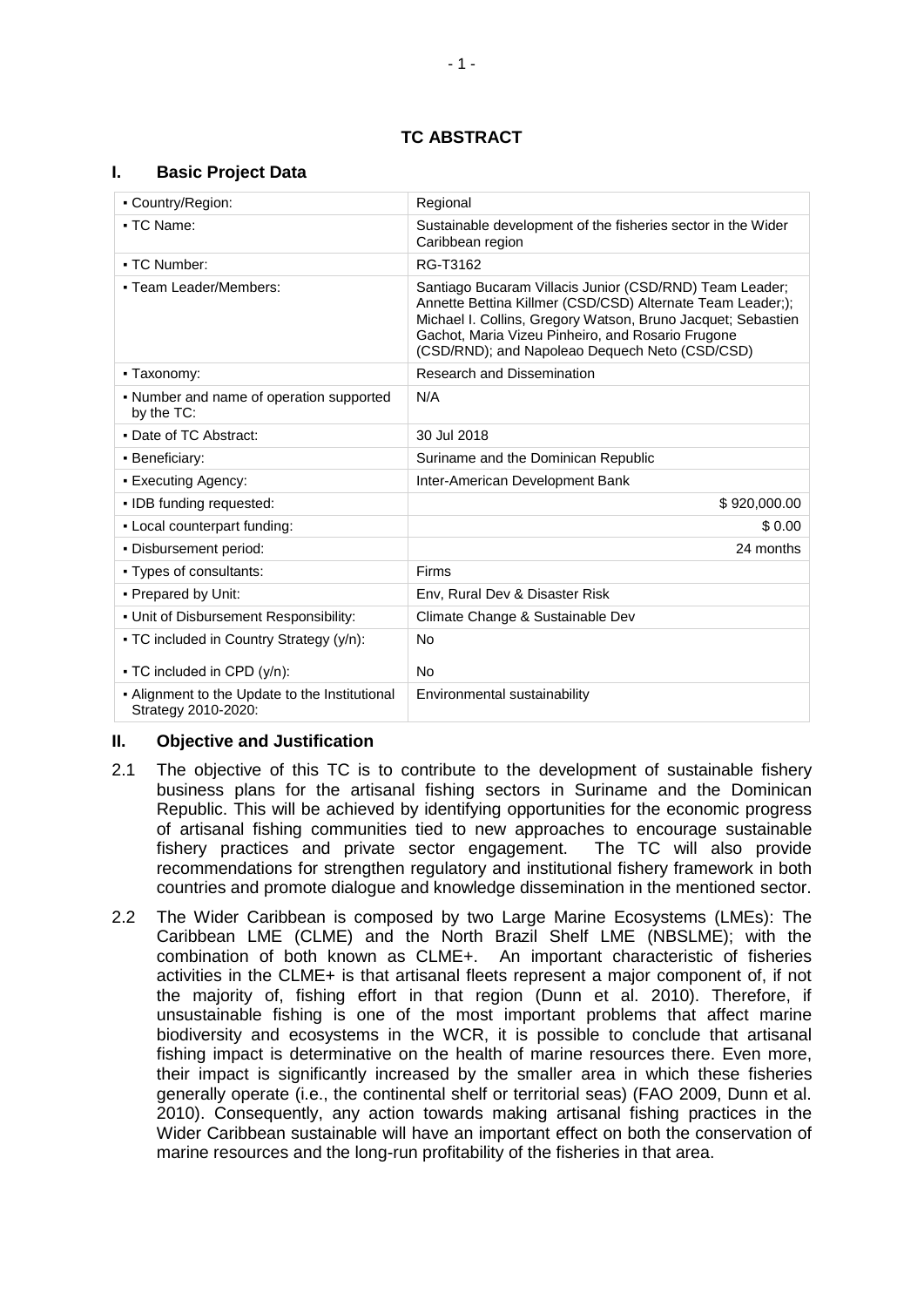- 2.3 This TC will focus its actions on promoting sustainable fisheries practices for the artisanal sector in two countries: Suriname which is in the NBSLME and Dominican Republic that is in the CLME region. For both countries the artisanal sector is fundamental for their fishery sector. For instance, in the case of the Dominican Republic approximately 98% of the registered boats are considered as artisanal (Herrera et al. 2011). Meanwhile in the case of Suriname 86% of the fishers are artisanal (Smith and Burkhardt 2017) and even more, three-quarters of the fish landed in that country is caught by the artisanal fleet (FAO 2017).
- 2.4 The TC is consistent with the Update to the Institutional Strategy 2010-2020 and is aligned with the development challenge of productivity and innovation as it intends to foster sustainable use of the Region's natural resource through the development of technically and economically feasible fishing production and is also aligned with the cross-cutting theme of climate change and environmental sustainability by ensuring the identification and implementation sustainable practices. Additionally, the program will contribute to the Corporate Results Framework 2016-2019 (GN-2727-4) (CRF) by providing better management and sustainable use of natural capital. The TC is also consistent with both Dominican Republic Country Strategy (2017-2020), by supporting the expansion of productive alternatives through increasing the linkage of domestic output into global value chains as well as Suriname Country Strategy (2016-2020) by promoting private sector development through increasing fishery productivity. The TC contributes to the goals of CSD's Natural Capital Lab to demonstrate the economic value of natural capital to decision makers and the private sector and demonstrate uses of new technological and financial models in the use of and conservation of natural resources.

### **III. Description of Activities and Outputs**

- 3.1 **Component 1: Sustainable artisanal fishery improvement strategy.** The objective of this component is to develop: (i) community-based, livelihood improving strategies that promote sustainable fishing; and (ii) fisheries business models linking fishing communities with both final consumer markets and local financial markets. To this end it will finance the following studies in each country: (i) diagnosis of coastal fishing communities and their relevant socio-economic characteristics and governance structures; (ii) preliminary estimation of the magnitude, sources, and causes of illegal, unreported, and unregulated (IUU) fishing; (iii) supply and value chain analysis for main commercial products caught by artisanal fleets; (iv) economic efficiency analysis of the artisanal fisheries, including the evaluation of positive and negative externalities derived from the participation of foreign actors directly or indirectly in the local fisheries; and an evaluation of the current permit system; (v) analysis of the current value of sustainable fisheries to national economies and the potential value of restored fisheries in the future; and (vi) development of sustainable fishery business plans to incentivize private sector investments in the value chain of the artisanal fisheries; so that in the future it would be possible to pair private investment from fishing-related enterprises with local fisheries communities engaged with sustainable practices. Solutions to stock monitoring, (Marine Protected Areas (MPAs) and coastal policing, and value chain linkages that include the use of new technologies will be prioritized.
- 3.2 **Component 2: Regulatory and institutional framework assessment.** The main objective of this component is to conduct analysis to provide inputs that help to strength the existing regulations and institutions based on international standards such as FAO's Voluntary Guidelines for Securing Sustainable Small-Scale Fisheries, and consolidated best practices, and to include safeguards for the actual and future potential pressures that threaten the sustainability of the fisheries sector of both countries. In addition, conduct a feasibility assessment of regulatory tools such as MPAs, Rights-Based Management schemes, and others.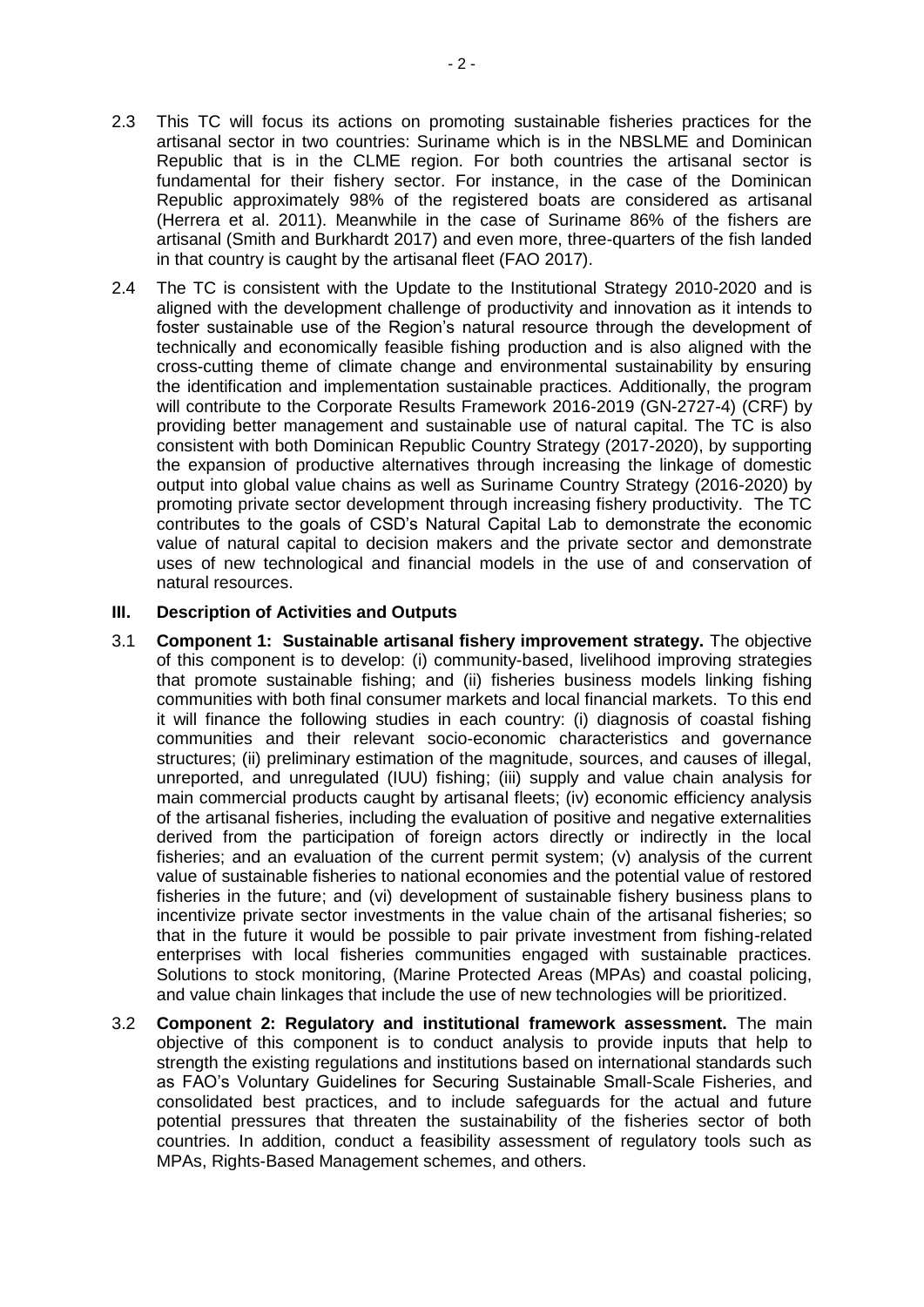3.3 **Component 3. Dialogue and dissemination strategy.** The objective of this component is to create or strengthen existing multi-stakeholder dialogue platforms for discussing and sharing research studies on artisanal fisheries, create cross-border dialogue on the harmonization of fishery policies and best practices, and generate cross-sectorial dialogues among different actors. Within countries, dialogue will take place between public sector authorities, the private sector, fishing communities and NGOs. In specific cases, cross-border issues will be discussed between neighboring countries of both Suriname and the Dominican Republic. Additionally, it is expected to include in the dialogue donor agencies that may be interested in the following steps related to the implementation of the business plans proposed in component 1 of this TC.

## **IV. Budget**

| <b>Activity/Component</b>                            | <b>IDB/Fund Funding</b> | <b>Counterpart Funding</b> | <b>Total Funding</b> |
|------------------------------------------------------|-------------------------|----------------------------|----------------------|
| Sustainable artisanal<br>fishery strategy            | 700,000.00              | 0.00                       | 700,000.00           |
| Regulatory and institutional<br>framework assessment | 150,000.00              | 0.00                       | 150,000.00           |
| Dialogue and dissemination<br>strategy               | 70,000.00               | 0.00                       | 70,000.00            |

### **Indicative Budget (US\$)**

# **V. Executing Agency and Execution Structure**

- 5.1 The IDB's Environment, Rural Development and Disaster Risk Management Division (CSD/RND) will be responsible for the execution of this TC. CSD/RND will be responsible for procurement of the required services. The IDB will seek the prior non-objection of the Ministerie van Landbouw, Veeteelt en Visserij (Ministry of Agriculture, Livestock and Fisheries) in Suriname and Consejo Dominicano de Pesca y Acuicultura (Dominican Council for Fisheries and Aquaculture) in the Dominican Republic for each procurement. CSD/RND will partner with the Natural Capital Lab in execution of this TC. Technological solutions that have been piloted from the MIF will be introduced, as relevant.
- 5.2 The Bank is proposed as the executing agency because of the geographical scope of the TC which involves two countries in separated regions (i.e. CLME and NBLME) and therefore, for this TC is needed an organization with the capacity to coordinate the activities in these two separate countries in an efficient manner. It is also needed that the organization be able to agglomerate the lessons learned in both countries as well as synthesize those lessons so as to arrive to common conclusions that can be replicated in other Wider Caribbean countries. Consequently, the Bank is the best candidate to perform those tasks.

## **VI. Project Risks and Issues**

6.1 The implementation of this operation entails the following risks: (i) low participation of beneficiaries in project activities (e.g. resistance to provide truthful information during the survey process); (ii) a raising of expectations that cannot be covered by the project; and (iii) overlapping activities with previous and current work done by other agencies (GEF, WWF, EU). To mitigate the first risk, substantial outreach will be conducted in the communities to publicize the objective of the project and the purpose of the information that will be collected. To mitigate the second risk, the scope of the project will be discussed with stakeholders, ensuring their support; as well as, the purpose of the final product (i.e. the business plan) will be explained to them. And finally, to mitigate the third risk, first an evaluation will be made of what the mentioned